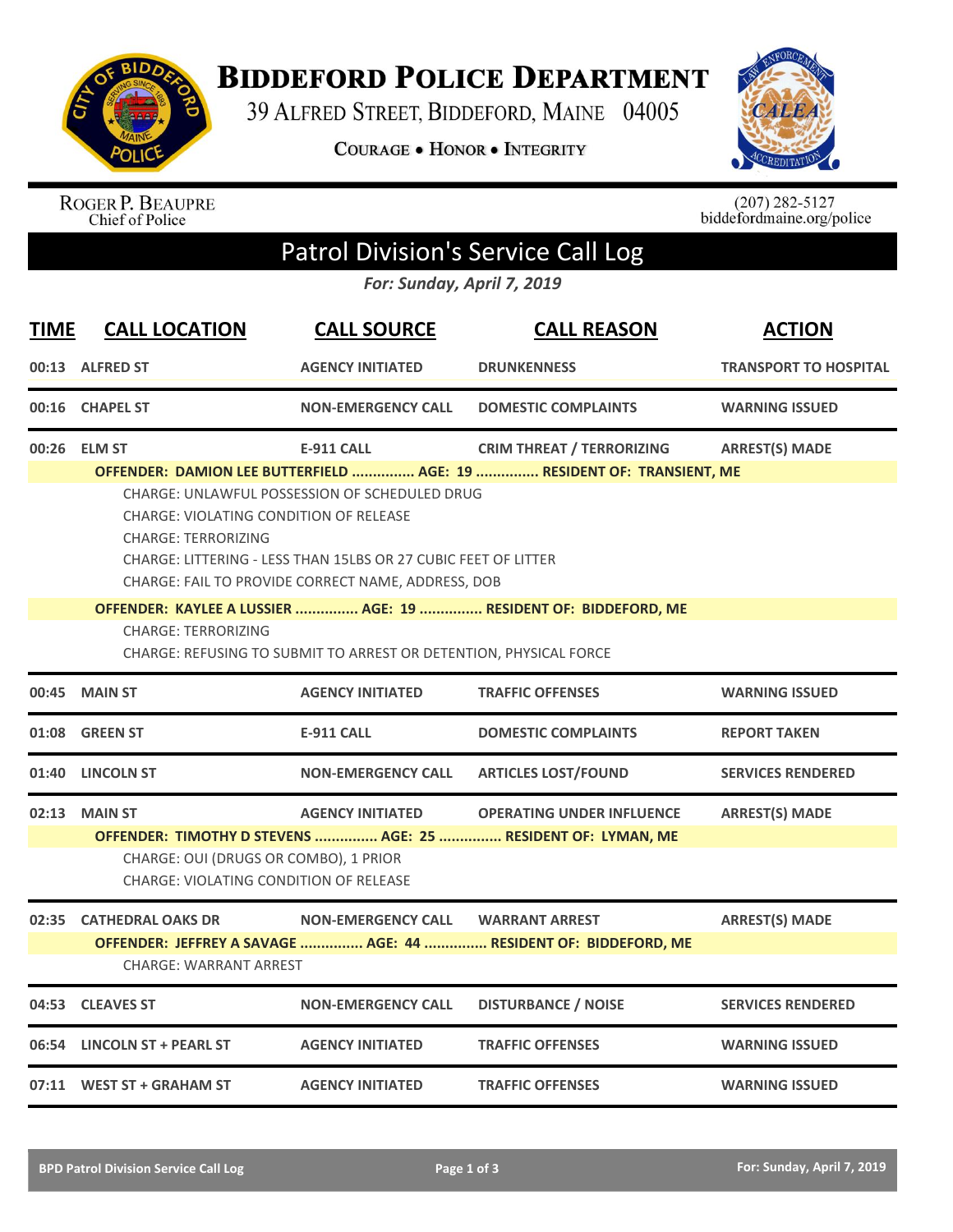| <b>TIME</b> | <b>CALL LOCATION</b>       | <b>CALL SOURCE</b>        | <b>CALL REASON</b>                 | <b>ACTION</b>                |
|-------------|----------------------------|---------------------------|------------------------------------|------------------------------|
|             | 07:26 GUINEA RD            | <b>NON-EMERGENCY CALL</b> | <b>ANIMAL COMPLAINT</b>            | <b>SERVICES RENDERED</b>     |
|             | 07:30 ALFRED ST + BIRCH ST | <b>AGENCY INITIATED</b>   | <b>TRAFFIC OFFENSES</b>            | <b>WARNING ISSUED</b>        |
|             | 07:46 ALFRED ST            | <b>AGENCY INITIATED</b>   | <b>TRAFFIC OFFENSES</b>            | <b>VSAC ISSUED</b>           |
|             | 08:01 MIDDLE ST            | <b>E-911 CALL</b>         | 911 MISUSE                         | <b>WARNING ISSUED</b>        |
|             | 08:12 ALFRED ST            | <b>E-911 CALL</b>         | <b>CIVIL COMPLAINT</b>             | <b>CIVIL COMPLAINT</b>       |
|             | 08:43 GEORGE ST            | <b>WALK-IN AT STATION</b> | <b>BURGLARY OF A MOTOR VEHICLE</b> | <b>REPORT TAKEN</b>          |
|             | 08:43 OCEAN VIEW DR        | E-911 CALL                | 911 MISUSE                         | <b>WARNING ISSUED</b>        |
|             | 09:18 WEST ST + GRANITE ST | <b>AGENCY INITIATED</b>   | <b>TRAFFIC OFFENSES</b>            | <b>WARNING ISSUED</b>        |
|             | 09:35 WATER ST             | <b>AGENCY INITIATED</b>   | <b>TRAFFIC OFFENSES</b>            | <b>WARNING ISSUED</b>        |
|             | 10:00 ADAMS ST             | <b>AGENCY INITIATED</b>   | <b>TRAFFIC OFFENSES</b>            | <b>WARNING ISSUED</b>        |
|             | 10:26 GRANITE ST           | E-911 CALL                | <b>BURGLARY</b>                    | <b>REPORT TAKEN</b>          |
|             | 10:43 HILLSIDE AVE         | <b>E-911 CALL</b>         | <b>PARKING COMPLAINT</b>           | <b>PARKING TICKET ISSUED</b> |
|             | 11:04 CATHEDRAL OAKS DR    | <b>NON-EMERGENCY CALL</b> | <b>CIVIL COMPLAINT</b>             | <b>SERVICES RENDERED</b>     |
|             | <b>11:05 MAIN ST</b>       | <b>AGENCY INITIATED</b>   | <b>TRAFFIC OFFENSES</b>            | <b>WARNING ISSUED</b>        |
|             | 11:11 MORIN ST             | E-911 CALL                | 911 MISUSE                         | <b>WARNING ISSUED</b>        |
|             | 11:33 LINCOLN ST           | <b>E-911 CALL</b>         | 911 MISUSE                         | <b>NEGATIVE CONTACT</b>      |
|             | 11:49 HARRISON AVE         | <b>OTHER</b>              | <b>BURGLARY OF A MOTOR VEHICLE</b> | <b>REPORT TAKEN</b>          |
|             | 12:03 GREEN ST + CENTER ST | <b>NON-EMERGENCY CALL</b> | <b>PARKING COMPLAINT</b>           | <b>UNFOUNDED</b>             |
|             | 12:04 HILL ST              | <b>AGENCY INITIATED</b>   | <b>TRAFFIC OFFENSES</b>            | <b>WARNING ISSUED</b>        |
|             | 12:12 WATER ST             | <b>AGENCY INITIATED</b>   | <b>TRAFFIC OFFENSES</b>            | <b>WARNING ISSUED</b>        |
|             | 12:22 TAYLOR ST            | <b>NON-EMERGENCY CALL</b> | <b>FRAUD</b>                       | <b>REPORT TAKEN</b>          |
|             | 12:51 CATHEDRAL OAKS DR    | <b>NON-EMERGENCY CALL</b> | <b>SUSPICION</b>                   | <b>NO ACTION REQUIRED</b>    |
|             | 13:10 POOL ST              | <b>NON-EMERGENCY CALL</b> | <b>SUSPICION</b>                   | <b>SERVICES RENDERED</b>     |
|             | 13:30 WATER ST + HIGH ST   | <b>AGENCY INITIATED</b>   | <b>TRAFFIC OFFENSES</b>            | <b>WARNING ISSUED</b>        |
|             | 13:50 LINCOLN ST           | <b>AGENCY INITIATED</b>   | <b>TRAFFIC OFFENSES</b>            | <b>WARNING ISSUED</b>        |
|             | 14:15 MARINER WAY          | <b>AGENCY INITIATED</b>   | <b>TRAFFIC OFFENSES</b>            | <b>WARNING ISSUED</b>        |